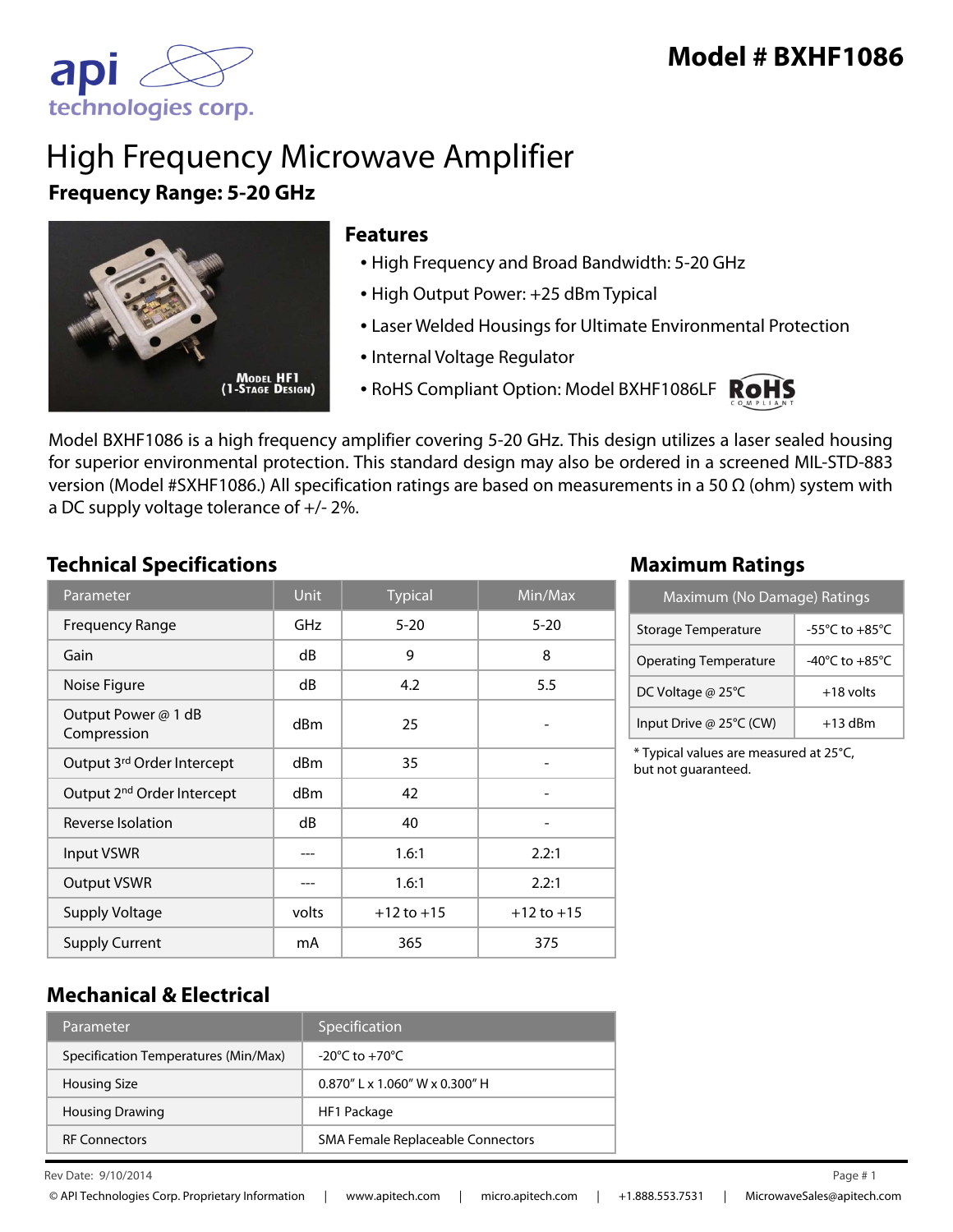#### **Typical Performance Graphs**